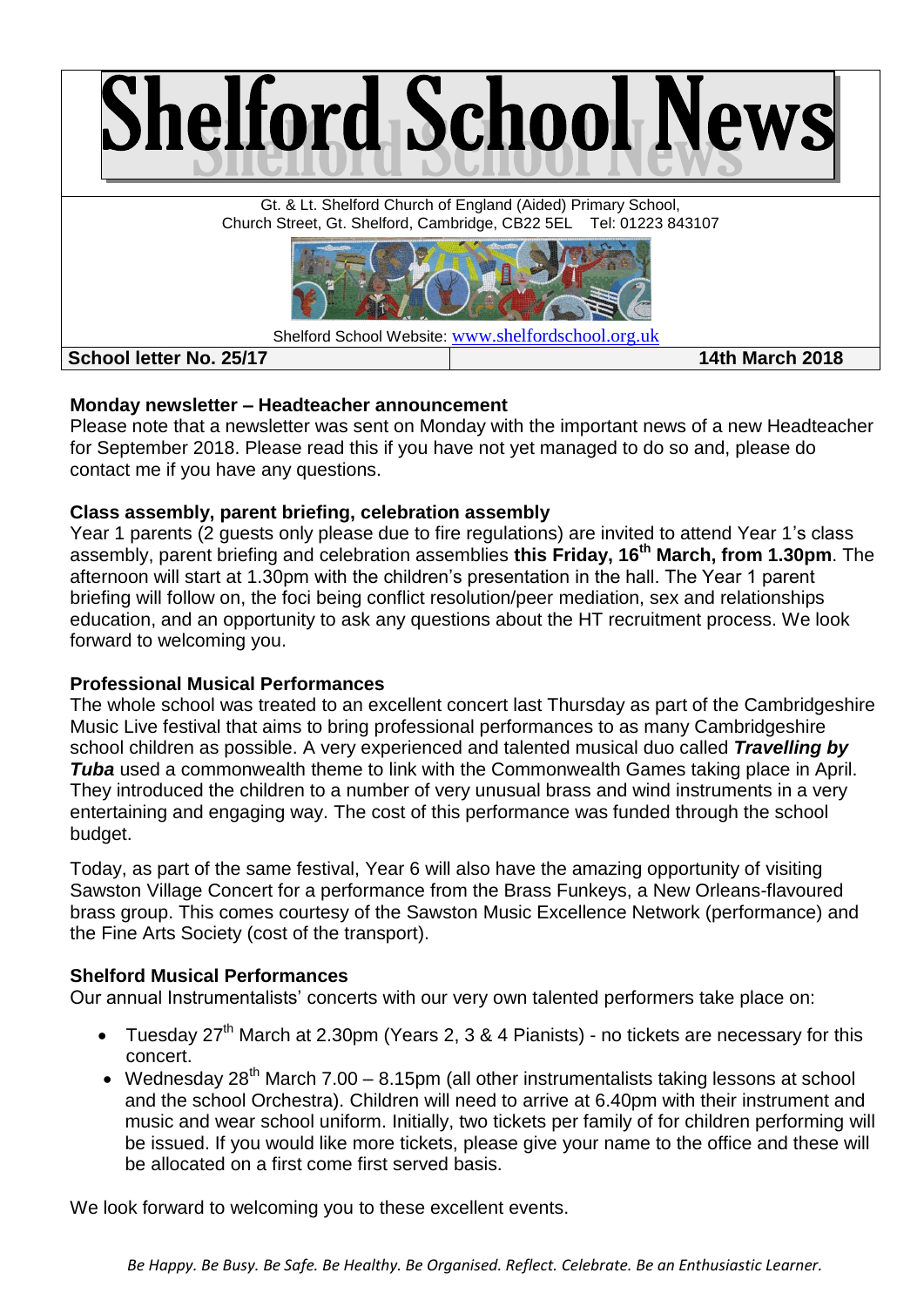## **Polite notice – main entrance area**

Parents and carers are most welcome to come into the main office area at the beginning or end of the day to use the toilet or to ask for or give the office staff information. Unfortunately a group has been gathering with children running about and/or shouting in the area along with numerous adults talking. **Please be aware that this is a working environment** with telephone conversations and or conversations at the desk with parents which need to be heard by staff and are sometimes confidential. It would be much appreciated therefore, if you would supervise your child to quietly use the toilet and then to return outside to have conversations, please. Many thanks for your understanding in this matter.

## **Nut Awareness Policy**

Please note the following extremely important information for packed lunches:

- Please do not include any portions of nuts
- No nutella or peanut butter sandwiches
- No pesto pasta with pine nuts or similar nut ingredients incorporated.
- No bars which may contain nuts

With this in mind, we take the opportunity to remind parents/carers that the invitation to bring a KS2 break time snack is for **an actual piece of fruit not a cereal bar or fruit snack as** this could be a serious health risk nut allergy sufferers

Please help us to keep everyone safe by not sending these foods. For safety reasons, we will need to remove snacks that do not comply with these instructions. Thank you for your understanding in this.

Kind regards, Mrs Evans

| Celebration assembly achievements - Friday 9th March 2018                                                                                                                                                               |                                                                                                                                                 |  |  |
|-------------------------------------------------------------------------------------------------------------------------------------------------------------------------------------------------------------------------|-------------------------------------------------------------------------------------------------------------------------------------------------|--|--|
| This half term's Secrets of Success focus:                                                                                                                                                                              |                                                                                                                                                 |  |  |
| Work hard                                                                                                                                                                                                               | Golden Mile- 25 Miles Silver (4 house points):<br>Dillon Wall<br>$\bullet$                                                                      |  |  |
| Headteacher's Award (4 house points):<br><b>Torben Barnes</b><br>$\bullet$<br>Alex Taylor<br>$\bullet$<br><b>Gordon Doubleday</b><br>$\bullet$<br>Zofia Zmija<br>$\bullet$<br><b>Eleanor Harris-Wright</b><br>$\bullet$ | Zane Dennington<br><b>Oliver Marsh</b><br>$\bullet$<br>Amanda Bredborg<br>Golden Mile – 50 Miles Gold (4 house points)<br>Not awarded this week |  |  |
| Star Writer (4 house points):<br>• Emilia Munoz<br><b>Florence Cross</b><br>$\bullet$<br><b>Innes Stewart</b><br>$\bullet$<br>Tommy Howarth                                                                             | Celia (10 house points)<br>$\bullet$ Year 5<br>Cyril<br>Not awarded this week                                                                   |  |  |
| Maths Investigator Award (4 house points):<br><b>Erica Stewart</b><br>$\bullet$<br><b>Alexander Westwick</b>                                                                                                            | Care of Books (2 house points per class member)<br>Year 6<br>$\bullet$                                                                          |  |  |
| Pen Licence<br>Not awarded this week                                                                                                                                                                                    | Dinner winners (2 house points per class member)<br>Year <sub>6</sub><br>$\bullet$                                                              |  |  |
| Golden Mile - 5 Miles (2 house points):<br>Not awarded this week                                                                                                                                                        | Silver bins (2 house points per class member)<br>Reception                                                                                      |  |  |
| Golden Mile-10 Miles Bronze (4 house points):<br>May Sillence<br>$\bullet$<br><b>Flo Riches</b><br>$\bullet$<br><b>Florence Cross</b><br><b>Torben Barnes</b>                                                           | Year <sub>5</sub><br>This week's house winners:<br>Eagles                                                                                       |  |  |

*Be Happy. Be Busy. Be Safe. Be Healthy. Be Organised. Reflect. Celebrate. Be an Enthusiastic Learner.*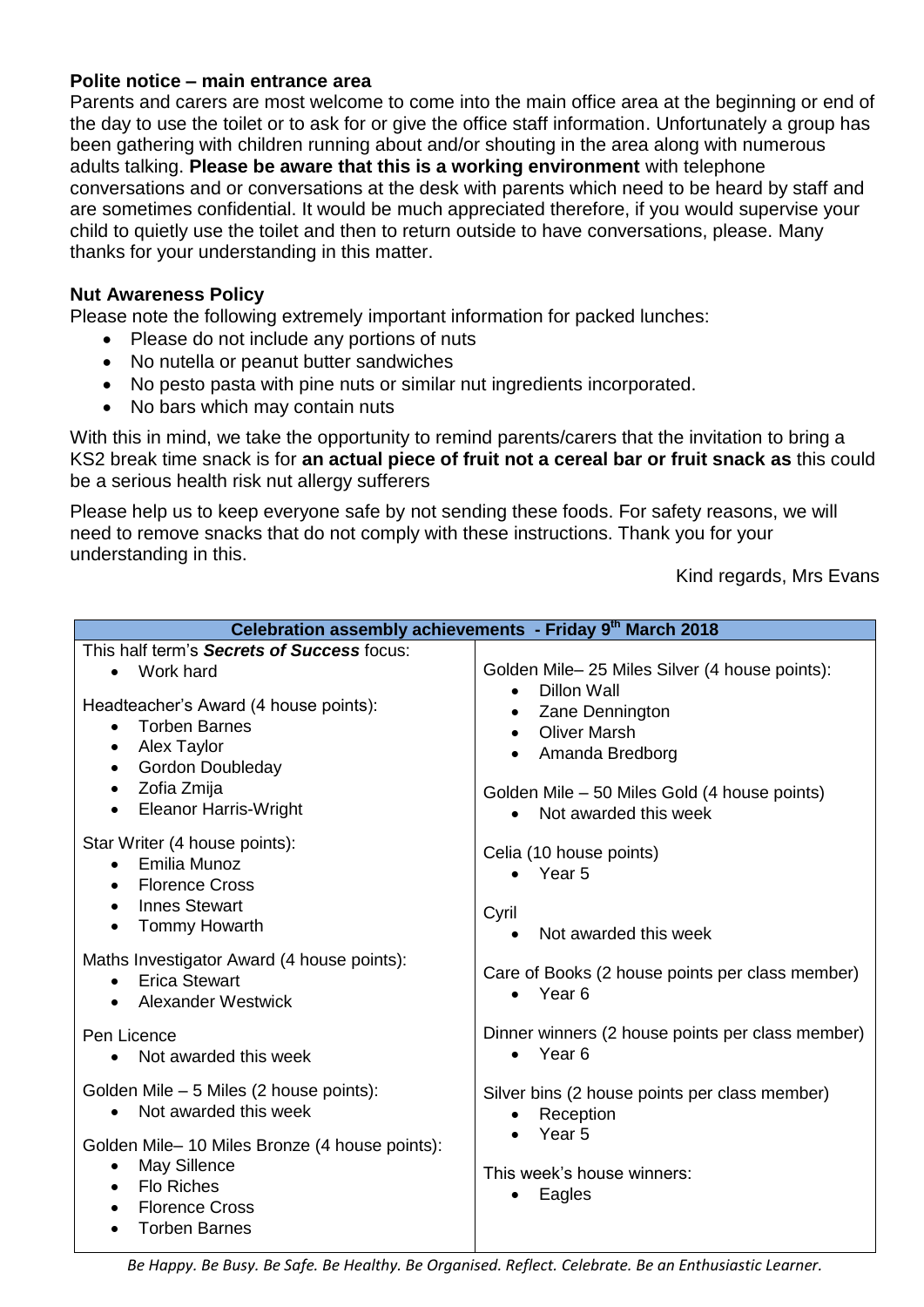## **Netball**

Please note that there will be tournaments on the following dates. Further details will be issued nearer the time.

- Tuesday 20 March
- Tuesday 1 May

## **Guitar Lessons**

There are still some spaces for guitar lessons, so if your child is interested, please speak to the office.

## **Limiting illness in school**

For further information, please use the following link to our school website: [http://www.shelfordschool.org.uk/website/guidance\\_on\\_absence\\_for\\_common\\_illnesses/216944](http://www.shelfordschool.org.uk/website/guidance_on_absence_for_common_illnesses/216944)

## **Dinner Money**

For information regarding school dinner money, please use the following link: [https://shelfordschool.eschools.co.uk/website/online\\_payments\\_for\\_school\\_dinners\\_trips\\_etc/201](https://shelfordschool.eschools.co.uk/website/online_payments_for_school_dinners_trips_etc/201808/cHJldmlld3x8MjAxOC0wMS0xNyAxMzo1MDowNQ) [808/cHJldmlld3x8MjAxOC0wMS0xNyAxMzo1MDowNQ=](https://shelfordschool.eschools.co.uk/website/online_payments_for_school_dinners_trips_etc/201808/cHJldmlld3x8MjAxOC0wMS0xNyAxMzo1MDowNQ)=

## **Medicines in school**

For information regarding medicines in school, please use the following link to our school website: [https://shelfordschool.eschools.co.uk/website/administering\\_medicines\\_in\\_school/216948/cHJldm](https://shelfordschool.eschools.co.uk/website/administering_medicines_in_school/216948/cHJldmlld3x8MjAxOC0wMS0xNyAxNDowMjozMg) [lld3x8MjAxOC0wMS0xNyAxNDowMjozMg=](https://shelfordschool.eschools.co.uk/website/administering_medicines_in_school/216948/cHJldmlld3x8MjAxOC0wMS0xNyAxNDowMjozMg)=

## **School Uniform**

For further information, please use the following link to our school website: <http://www.shelfordschool.org.uk/website/uniform/171288>

## **Payment for book bags, recorders etc.**

When paying for items available from the office, please **bring the correct money** as the office does not keep any petty cash for change. Prices are as follows:

**Book bags** £6.00 **Recorder books**: £4.00 **Recorders**: £9 or £16 **School hats**: £2.50

\*\*\*\*\*\*\*\*\*\*\*\*\*\*\*\*\*\*\*\*\*\*\*\*\*\*\*\*\*\*\*\*\*\*\*\*\*\*\*\*\*\*\*\*\*\*\*\*\*\*\*\*\*\*\*\*\*\*\*\*\*\*\*\*\*\*\*\*\*\*\*\*\*\*\*\*\*\*\*\*\*\*\*\*\*\*\*\*\*\*\*\*\*\*\*\*\*\*\*\*\*\*\*\*\*\*\*\*\*\*\*

## **PTA news 14th March 201**

Hello all,

Just one PTA notice today…



# **Bike Sale, Saturday 17th March: \*\* now opening at 8am! \*\***

As we have so many bikes on offer and this is our last sale, we will open an hour earlier at 8am. The sale will finish as planned at 1pm in the Great Shelford Memorial Hall. Revised poster attached for sharing – thank you!

To sell a bike contact [james.prisk@ntlworld.com](mailto:james.prisk@ntlworld.com) 07775 886864 **before Thursday 15th March**. Thank you.

Even if you don't need new wheels, we'd love you to join us for a cuppa and cake on Saturday! The PTA team. **\*\*\*\*\*\*\*\*\*\*\*\*\*\*\*\*\*\*\*\*\*\*\*\*\*\*\*\*\*\*\*\*\*\*\*\*\*\*\*\*\*\*\*\*\*\*\*\*\*\*\*\*\*\*\*\*\*\*\*\*\*\*\*\*\*\*\*\*\*\*\*\*\*\*\*\*\*\*\*\*\*\*\*\*\*\*\*\*\*\*\*\*\*\*\*\*\*\*\*\*\*\*\*\*\*\*\*\***

*Be Happy. Be Busy. Be Safe. Be Healthy. Be Organised. Reflect. Celebrate. Be an Enthusiastic Learner.*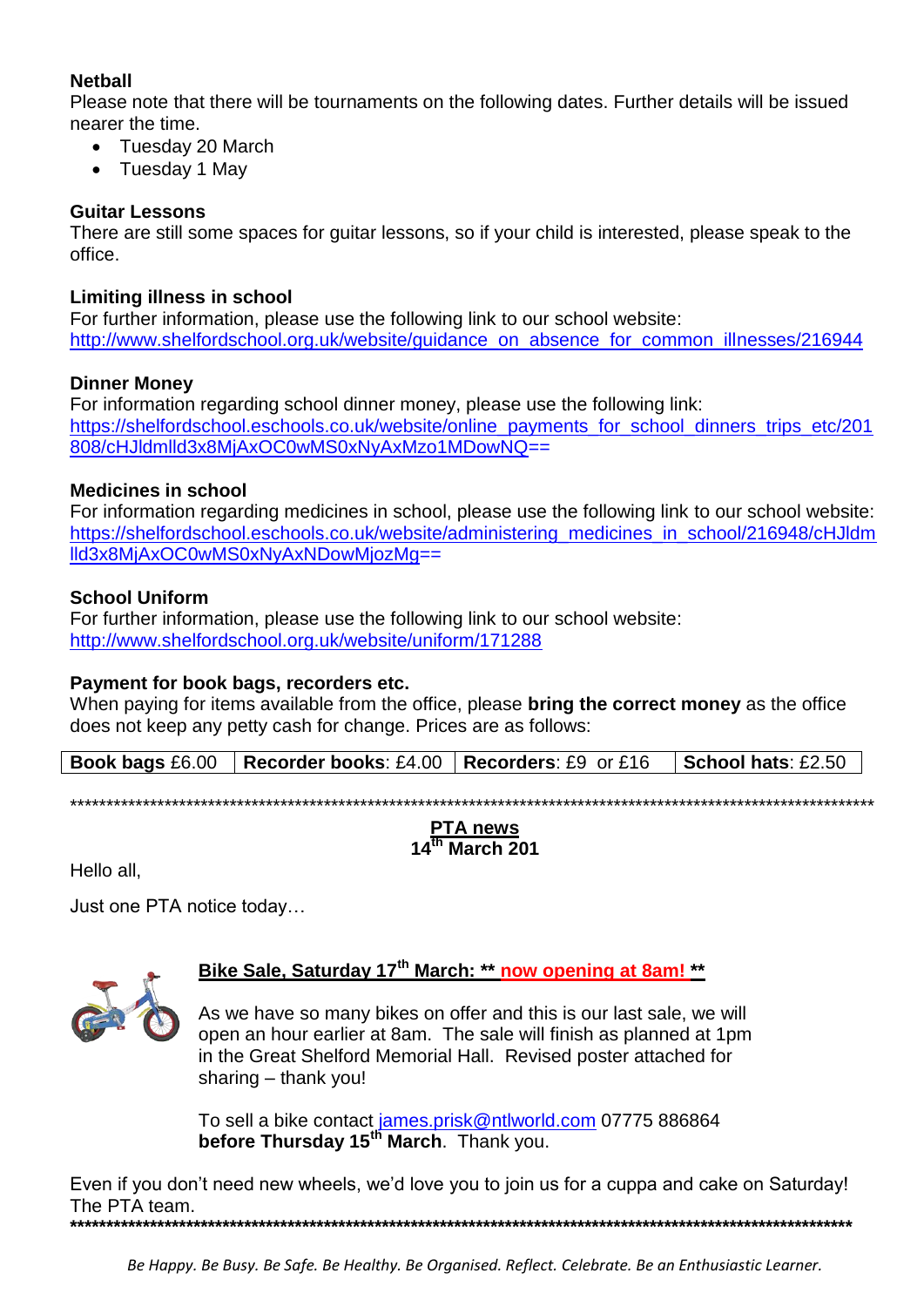## **Cambridge Science Festival 12 March – 25 March 2018.**

With hundreds of free events on everything from Astronomy to Zoology, the 2018 Cambridge Science Festival welcomes adults, teenagers and families to explore science with researchers from across Cambridge.

Join us for talks, hands-on activities, performances, exhibitions and films; the Festival has something for everyone!

Below is a selection of events which may be of particular interest.

### [STEM in Song](https://www.sciencefestival.cam.ac.uk/events/stem-song)

STEM in Song is a presentation of songs and science. Performed by the Girls' Choir of St Catharine's College, coupled with scientific demonstrations and tours at the MRC Laboratory of Molecular Biology and with topics ranging from DDT to Darwin, this is a science lesson like no other!

### [Insects: the World's weirdest food?](https://www.sciencefestival.cam.ac.uk/events/insects-worlds-weirdest-food)

BBC Gastronaut Stefan Gates uses rockets, flatulence, honey and sweets to take you on a riproaring adventure through the world of edible insects. Meet live locusts, crickets and mealworms as you discover the strangest, most exciting food on the planet. WIth guests, Dr Edgar Turner and Charlotte Payne, Department of Zoology.

#### [Man-made or natural? Which is better?](https://www.sciencefestival.cam.ac.uk/events/man-made-or-natural-which-better)

Science and engineering often take inspiration from natural solutions to solve many of the world's problems. The world is now awash with superior materials, intelligent machines and bionic parts but how much better are they to the real thing or do we still have a long way to go? In the tradition of Dr Ewen Kellar's previous talks, expect live experiments and noisy demonstrations.

#### [Hands on with DNA and cells](https://www.sciencefestival.cam.ac.uk/events/hands-dna-and-cells)

Make fake blood and build cells with Cellular and Molecular Pathology scientists! Discover more about DNA sequence, structure and how DNA is packaged in a cell, including our build-your-own-DNA activity.

### [Meet the scientists](https://www.sciencefestival.cam.ac.uk/events/meet-scientists)

Pop into our science booth and have a chat with our scientists about their research!

#### [Hills Road hands-on biology](https://www.sciencefestival.cam.ac.uk/events/hills-road-hands-biology)

Hills Road Sixth Form College welcomes visitors to take part in hands-on biology activities guaranteed to engage educate and entertain.

### [Schools Zone](https://www.sciencefestival.cam.ac.uk/events/schools-zone)

Students from schools and sixth form colleges are the experts today, showing what they are investigating as part of their curriculum or after school club. Don't miss these exciting demonstrations from the next generation of scientists, mathematicians and engineers.

#### [Plant and Life Sciences Marquee](https://www.sciencefestival.cam.ac.uk/events/plant-and-life-sciences-marquee)

Come and explore, from Plants to Animals: Take a journey through your senses with scientists from across all the biological sciences and discover more about the sensorial side of their research.

#### [Antarctica uncovered](https://www.sciencefestival.cam.ac.uk/events/antarctica-uncovered)

We're lifting the lid on Antarctica by inviting the public into British Antarctic Survey and our new Aurora Innovation Centre. Join us and discover why Antarctica affects us all. Get a flavour of life on the ice - science kit, models of our ships and stations and enjoy an opportunity to chat to our people who work at the ends of the Earth.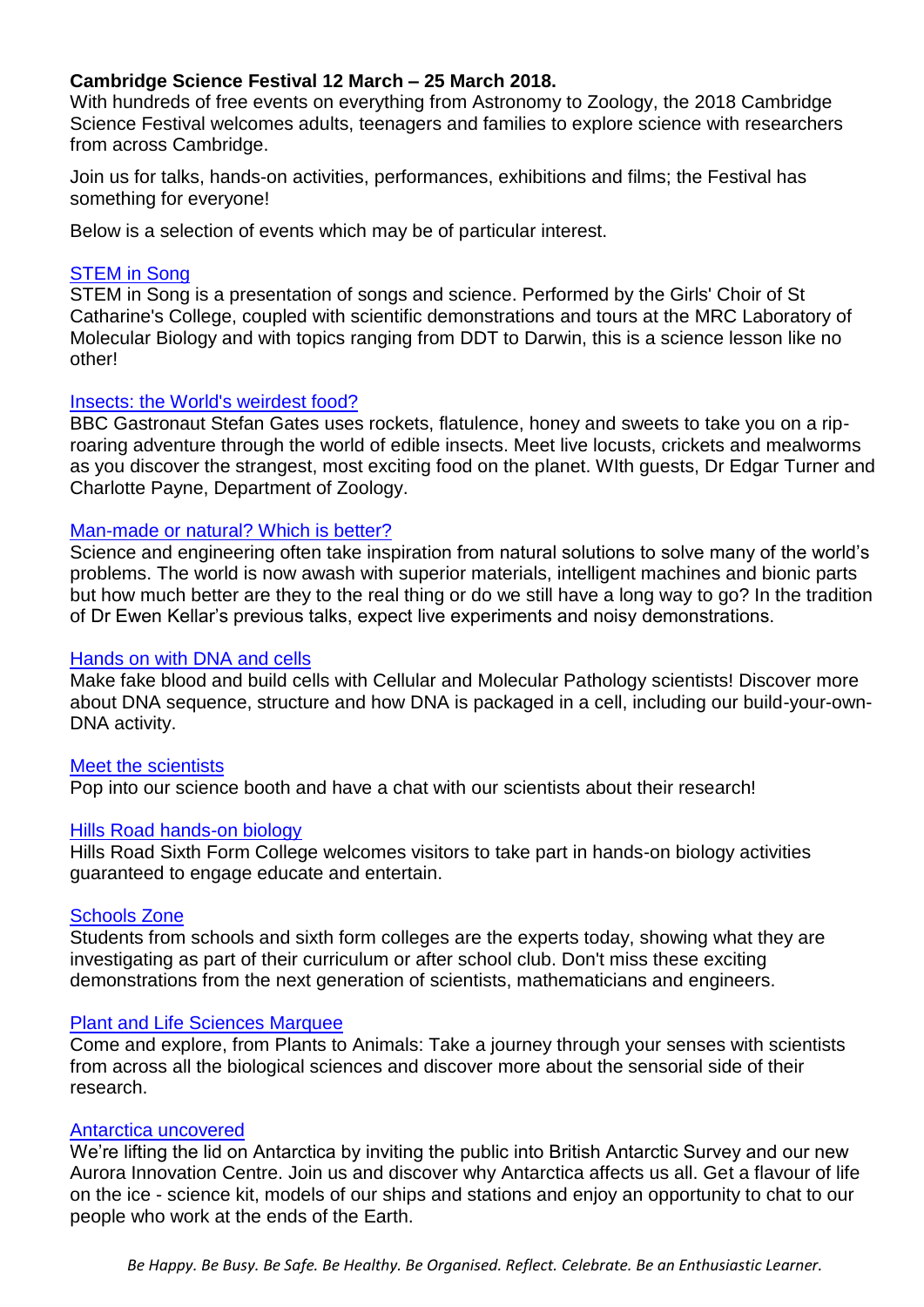### [Using isaacphysics.org in your A-Level teaching: teachers' event](https://www.sciencefestival.cam.ac.uk/events/using-isaacphysicsorg-your-level-teaching-teachers-event)

Isaac Physics is a free online tool featuring a mixture of physics skills practice and problemsolving questions and is aimed to improve the problem solving skills of physics A-level students. It can also help you save time marking! Find out how at this professional development session.

Browse all events online at [www.sciencefestival.cam.ac.uk/events](http://www.sciencefestival.cam.ac.uk/events)

**Booking lines** for all pre-book events are open from 11am-3pm, Monday to Friday **01223 766766**.

\*\*\*\*\*\*\*\*\*\*\*\*\*\*\*\*\*\*\*\*\*\*\*\*\*\*\*\*\*\*\*\*\*\*\*\*\*\*\*\*\*\*\*\*\*\*\*\*\*\*\*\*\*\*\*\*\*\*\*\*\*\*\*\*\*\*\*\*\*\*\*\*\*\*\*\*\*\*\*\*\*\*\*\*\*\*\*\*\*\*\*\*\*\*\*

The Festival web address is: [www.sciencefestival.cam.ac.uk/](http://www.sciencefestival.cam.ac.uk/)

# **School Calendar for 2017 – 2018**

**Please ensure that all holidays are booked during the holiday periods only.** Authorised absence cannot be given for absences on Friday afternoons or Monday mornings unless there are exceptional circumstances. Please put all requests for absences in writing to Mrs Evans and/or make an appointment, via the school office, to speak to her about these. Thank you.

| Spring term 2018                                                      |                    |                                                                 |                                                               |
|-----------------------------------------------------------------------|--------------------|-----------------------------------------------------------------|---------------------------------------------------------------|
|                                                                       | <b>Time</b>        | Event                                                           | <b>Notes</b>                                                  |
| Friday 16th March                                                     | 1:30 <sub>pm</sub> | Year 1 Class assembly/parent<br>briefing & Celebration assembly | Please sign in at the school<br>office                        |
| Thursday 22 <sup>nd</sup> March                                       | 7:30pm             | <b>Full Governing Body meeting</b>                              | <b>Think Tank Room</b>                                        |
| Friday 23 <sup>rd</sup> March                                         | 1:30 <sub>pm</sub> | Year R Class assembly/parent<br>briefing & Celebration assembly | Please sign in at the school<br>office                        |
| Tuesday 27 <sup>th</sup> March                                        | 2.30pm             | Beginners piano concert                                         | School hall                                                   |
| Wed 28 <sup>th</sup> March                                            | 7.00pm             | Instrumentalists concert                                        | School hall                                                   |
| Thursday 29 <sup>th</sup> March                                       | 2:15               | Easter Service                                                  | All Saints Lt Shelford.<br>Parents are welcome to join<br>us. |
| Easter Holidays 30 <sup>th</sup> March to 15 <sup>th</sup> April 2018 |                    |                                                                 |                                                               |

| Summer term 2018                                       |                |                                  |                                                                         |
|--------------------------------------------------------|----------------|----------------------------------|-------------------------------------------------------------------------|
| <b>Date</b>                                            | <b>Time</b>    | Event                            | <b>Notes</b>                                                            |
| Monday 23 <sup>rd</sup> April                          | $9:15 - 10:15$ | Volunteer Helper induction       | Please book a place with the                                            |
|                                                        |                |                                  | office                                                                  |
| Monday 7 <sup>th</sup> May                             | All Day        | <b>Bank Holiday</b>              | School closed                                                           |
| Saturday 19 <sup>th</sup> May                          |                | <b>PTA Summer Fair</b>           |                                                                         |
| Thursday 24 <sup>th</sup> May                          | 11:15am        | Ascension Day service and picnic | St Mary's Church, Great<br>Shelford. Parents are<br>welcome to join us. |
| Friday 25 <sup>th</sup> May                            | All day        | <b>Teaching Training day</b>     | School closed                                                           |
| Half term 28 <sup>th</sup> May to 1 <sup>st</sup> June |                |                                  |                                                                         |

*Be Happy. Be Busy. Be Safe. Be Healthy. Be Organised. Reflect. Celebrate. Be an Enthusiastic Learner.*